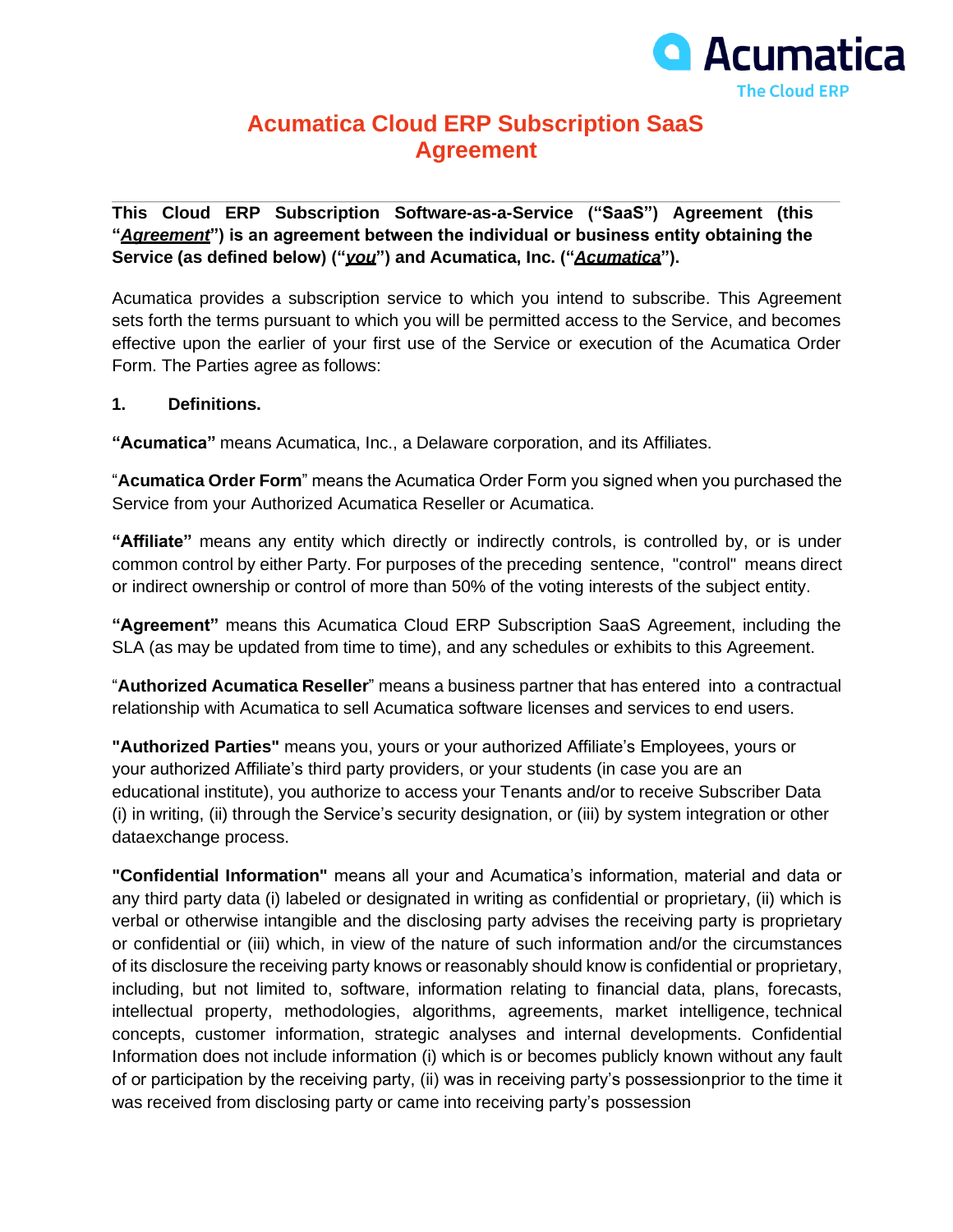thereafter, in each case lawfully obtained from a source other than disclosing party and not subject to any obligation of confidentiality or restriction on use, or (iii) is independently developed by the receiving party by persons not having exposure to disclosing party's Confidential Information.

**"Documentation**" means Acumatica's electronic and hardcopy user guide for the Service, which may be updated by Acumatica from time to time.

**"User"** means your employees, consultants, contingent workers, students, independent contractors,and retirees and of your Affiliates whose business record(s) are or may be managed by the Service and for which a subscription to the Service has been purchased.

**"Improvements"** means all improvements, updates, enhancements, error corrections, bugfixes, hot fixes, changes, release notes, upgrades and changes to the Service and Documentation, as developed by Acumatica and made generally available for Production use without a separate charge to you.

"**Intellectual Property Rights**" means any and all common law, statutory and other industrial property rights and intellectual property rights, including copyrights, trademarks, trade secrets, patents and other proprietary rights issued, honored or enforceable under any applicable laws anywhere in the world, and all moral rights related thereto.

"**Host,**" **"Hosting,"** or "**Hosted**" means the storing of software applications on a hosting provider's servers, allowing customers to access a software solution or application through the internet.

**"Law"** means any local, state, national and/or foreign law, treaties, and/or regulations applicable to a respective Party.

**"Licensing Guide"** which can be found at [www.acumatica.com/agreements](http://www.acumatica.com/agreements) provides guidance to help you answer questions on the Service and your use of the Service.

**"Malicious Code"** means viruses, worms, time bombs, Trojan horses, corrupted files or other computer programming routines that are intended to damage, detrimentally interfere with, surreptitiously intercept or expropriate any systems, data, personal information or property of another.

**"Personal Data"** means any information that is related to an identified or identifiable individual and has been provided by you or your Affiliates as Subscriber Data within the Service to enable Acumatica to process the data on your behalf.

**"Production"** means the use by you, your Users or other Authorized Party to use the Service (i) to administer Users; (ii) to generate data for your books/records; or (iii) in any decision support capacity.

**"Security Breach"** means (i) any actual or reasonably suspected unauthorized use of, loss of, access to or disclosure of, Subscriber Data; provided that an incidental disclosure of Subscriber Data to an Authorized Party or Acumatica, or incidental access to Subscriber Data by an Authorized Party or Acumatica, where no reasonable suspicion exists that such disclosure or access involves theft, or is fraudulent, criminal or malicious in nature, shall not be considered a "Security Breach" for purposes of this definition, unless such incidental disclosure or incidental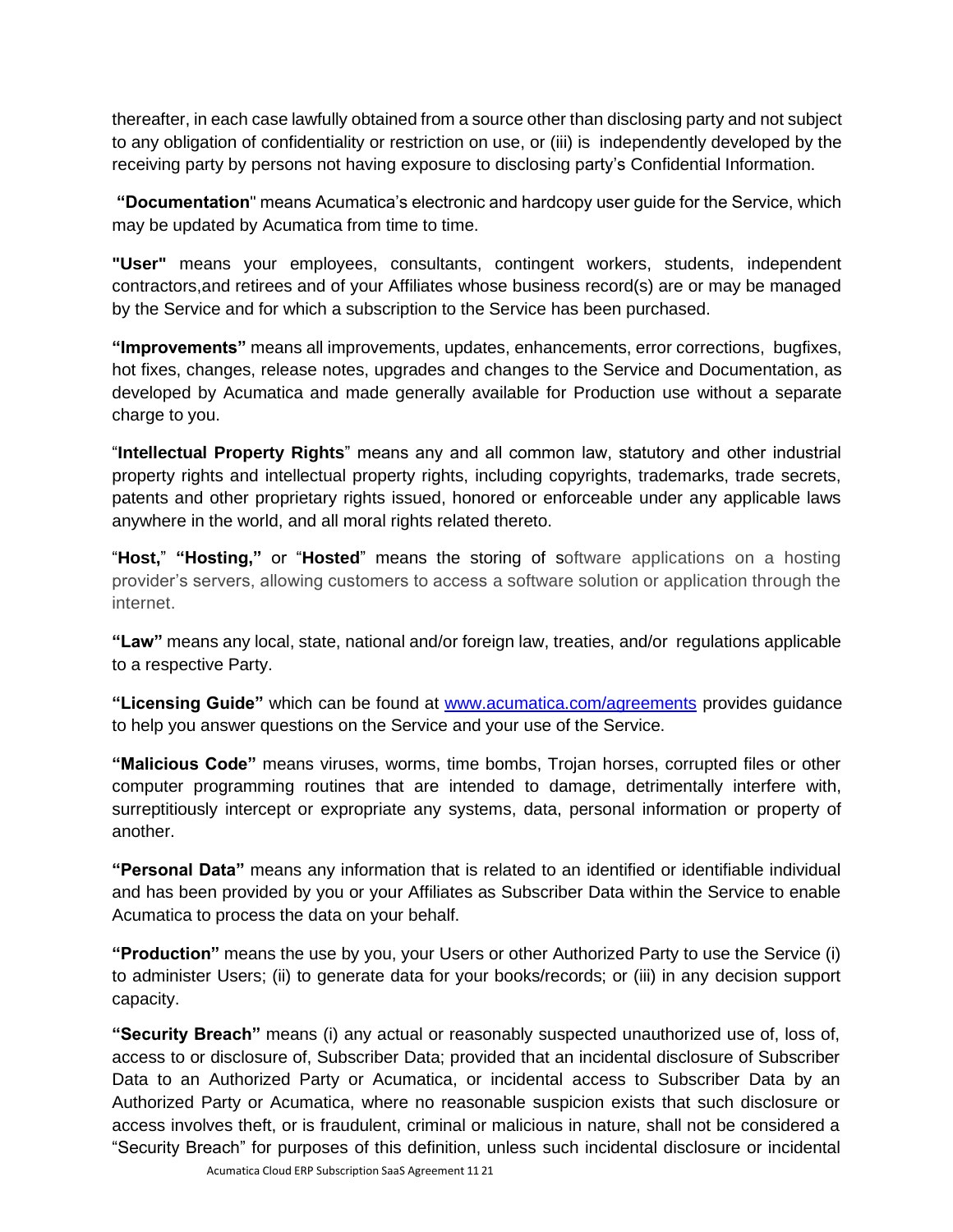access triggers a notification obligation under any Law and (ii) any security breach (or substantially similar term) as defined by Law.

**"Service"** means Acumatica's software-as-a-service ("SaaS") applications delivered by Acumatica pursuant to the Acumatica Order Form.

**"SLA"** means the *Service Level Agreement*, attached as Schedule 1, which may be updated by Acumatica from time to time. No update shall materially diminish Acumatica's responsibilities under the Service Level Agreement.

**"Subscriber Data"** means the electronic data or information submitted by you, your Usersor Authorized Parties to the Service.

**"Subscriber Input"** means suggestions, enhancement requests, recommendations or other feedback provided by you, your Users and Authorized Parties relating to the operation or functionality of the Service.

"**Subscription Service Fees**" means all amounts invoiced and payable by you for the Service.

**"Supported Version of the Service"** means a version of the Service that is listed as a supported version of the Service in Acumatica's lifecycle policy. All versions of the Service are supported for at least 18 months after their initial release.

"**Tenant**" means a unique instance of the Service, with a separate set of Subscriber Data held by Acumatica in a logically separated database (i.e., a database segregated through passwordcontrolled access).

**"Term"** has the meaning set forth in Section 10.1.

**"Third Party Application**" means applications licensed or purchased from third parties which connect with, interoperate with, or Host any portion of the Service.

## **2. Provision of Service.**

**2.1 Acumatica Obligations.** During the Term of this Agreement, Acumatica shall: (i) make the Service available to you in accordance with the Documentation, the SLA and pursuant to the terms of this Agreement; (ii) not use Subscriber Data except to provide the Service to Authorized Parties, or to prevent or address service or technical problems, or to verify Improvements to the Service, or in accordance with this Agreement and the Documentation, or in accordance with your instructions; and (iii) not disclose Subscriber Data to anyone other than Authorized Parties in accordance with this Agreement. Acumatica reserves the right to deny access to the Service to anyone at any time in the event that Acumatica, in good faith, believes it is necessary for purposes of ensuring your compliance with this Agreement or to protect the rights, property, and interests of Acumatica, its Affiliates, service providers and licensors.

**2.2 Subscriber Obligations.** You may enable access of the Service for use only by Authorized Parties solely for your internal business purposes and those of your Affiliates in accordance with the terms of this Agreement and the Documentation and not for the benefit of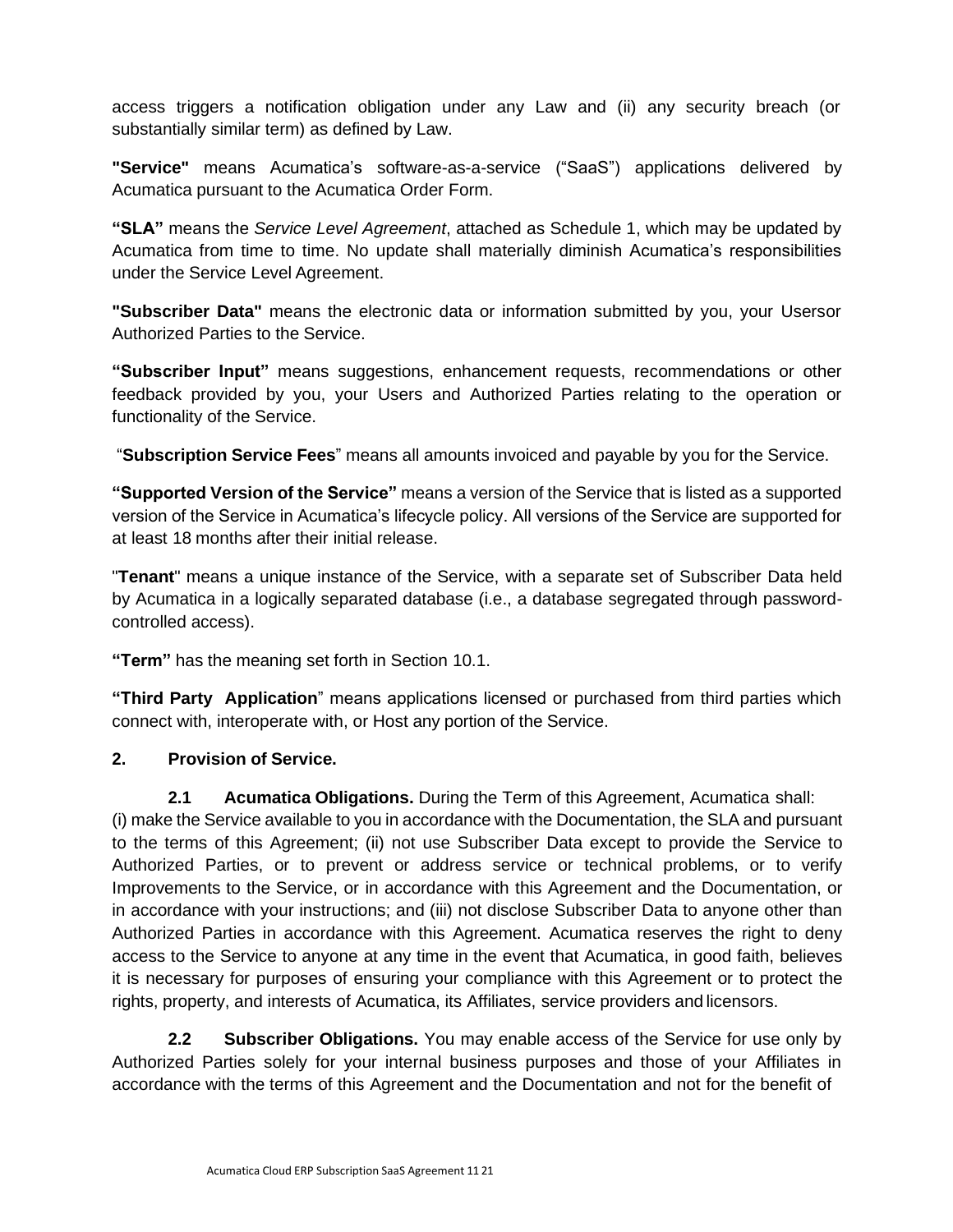any third parties. You are responsible for all Authorized Party use of the Service and compliance with this Agreement. You shall: (a) have sole responsibility for the evaluation, selection and for the results obtained from the Service, (b) comply with all rules and regulations relating to the Service in the Documentation or sent to you by email or other electronic meansas they may be amended from time to time, (c) have sole responsibility for the accuracy, quality,and legality of all Subscriber Data, (d) be responsible for all electronic communications, including those containing business information, account registration, financial information, Subscriber Data, and all other data of any kind contained within emails or otherwise entered electronically through the Service, and (e) take commercially reasonable efforts to prevent unauthorized access to, or use of, the Service, notify Acumatica promptly of any such unauthorized access or use, and cooperate with and assist Acumatica in identifying and preventing any unauthorized use, copying, or disclosure of the Service, the Documentation, or any portion of the Service or the Documentation. You shall not: (i) use the Service in violation of Law or in such a manner as is likely to harm Acumatica, its Affiliates, service providers, licensors, suppliers and/or customers, (ii) in connection with the Service, send or store infringing, obscene, threatening, or otherwise unlawful or tortious material, including materialthat violates privacy rights, (iii) send or store Malicious Code in connection with the Service, (iv) interfere with or disrupt performance of the Service or the related data, (v) attempt to breach the security of the Service, or access or attempt to access data belonging to third parties, or (vi) attempt to gain access to the Service or its related systems or networks in a manner not set forth in this Agreement or the Documentation. You shall be liable for the acts and omissions ofall of your Authorized Parties and Affiliates relating to this Agreement.

**2.3 Failure to Maintain Supported Version of the Service.** In the event you do not maintain a Supported Version of the Service, then you will be charged a premium upon renewal of the Service.

**2.4 Temporary Limited Service.** In the event Acumatica has made the Service available to you (i) to evaluate the Service, (ii) as an Acumatica Authorized Reseller, not for resale, (iii) as an institution of higher education, for use by staff and/or students, withoutSubscription Service Fees, or (iv) when otherwise no Subscription Service Fees are charged for use of the Service, then, subject to your compliance with the terms and conditions of this Agreement, Acumatica grants you access to use the Service solely for the purpose(s) agreed upon by Acumatica and you. The use of the service granted under this Section 2.4 shall be limited as follows: (a) you may use the Service only for the user counts, transaction volumes, and resource level utilization specifically authorized by Acumatica; (b) you may use the Service only for the purposes expressly authorized by Acumatica and subject to such further restrictions agreed upon by Acumatica and you; (c) the Service may be terminated by Acumatica upon ten

(10) days written notice; (d) the Service is provided "As Is" without warranty of any kind, either express or implied, including, without limitation, the implied warranties or merchantability, fitness for a particular purpose; and (e) Sections 5.2, 5.5, 6, 8.1, 101 and 10.3, and Schedule 1 of this Agreement shall not apply.

**2.5 Use Reporting.** Acumatica reserves the right to gather data on usage of the Service to ensure that the Service is being used in accordance with the terms of this Agreement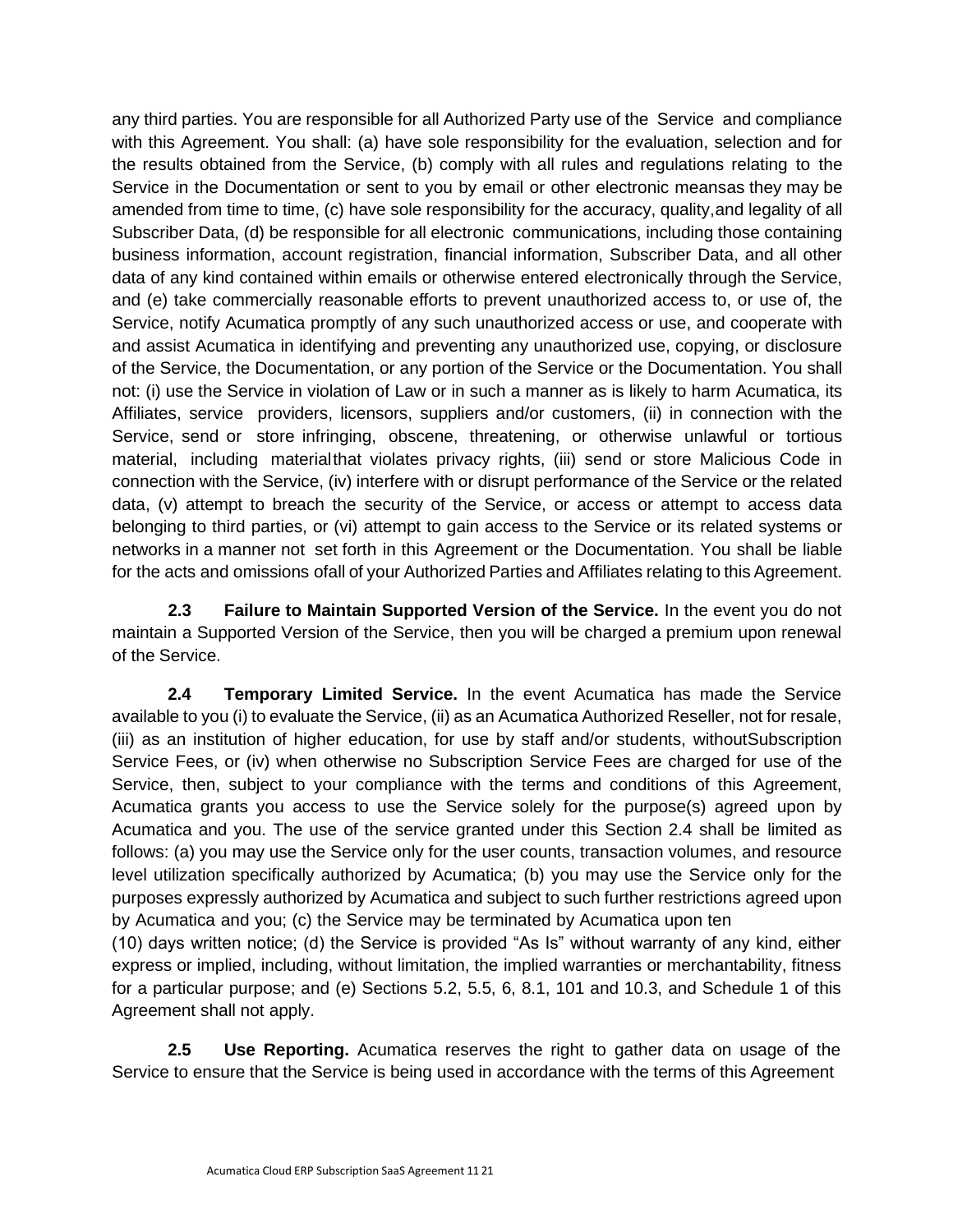and the type of Service purchased by you. The Service monitors user counts, transaction volumes, resource level utilization, License Key numbers, server IP addresses and other information. In the event (a) transaction volumes or resource level utilization of your database exceeds, for any three (3) months during the trailing twelve (12) month period, the transaction volumes or capacity, respectively, purchased by you, or (b) any other unauthorized use of the Service is discovered, it shall be considered a material breach of this Agreement. You agreenot to block, electronically or otherwise, the transmission of data required for the monitoring of compliance with this Agreement. Any blocking of data required for compliance may result in immediate termination of this Agreement.

# **3. Proprietary Rights.**

**3.1 Ownership and Reservation of Rights to Acumatica Intellectual Property.** Acumatica and its licensors own all right, title and interest in and to the Service, Documentation, and other Acumatica Intellectual Property Rights. Subject to the limited rights expressly granted under this Agreement, Acumatica reserves all rights, title and interest in and to the Service, and Documentation, including all related Intellectual Property Rights. No rights are granted to you other than as expressly set forth in this Agreement.

**3.2 Access to and Use of Content.** You and your Affiliates have the right to access and use the Service and Documentation subject to the terms of this Agreement and the Documentation.

**3.3 Restrictions**. You shall not; (i) modify or copy the Service or create any derivative works based on the Service, (ii) modify or copy the Documentation or create any derivative works based on the Documentation, except for internal training purposes, (iii) license, sublicense, sell, resell, rent, lease, transfer, assign, distribute, time share, offer in a service bureau, or otherwise make the Service or Documentation available to any third party, other than to Authorized Parties as permitted by this Agreement, (iv) reverse engineer or decompile any portion of the Service, including but not limited to, any software utilized by Acumatica in the provision of the Service, (v) access the Service or Documentation in order to build any commercially available software product or service, or (vi) copy any features, functions, integrations, interfaces or graphics of the Service or Documentation.

**3.4 Ownership of Subscriber Data.** As between Acumatica and you, you own your Subscriber Data.

**3.5 License to Host Subscriber Data and Applications.** You grant Acumatica and its Affiliates and applicable contractors a worldwide, limited-term license to host, copy, store, record, transmit, display, view or otherwise use Subscriber Data, as reasonably necessary for Acumatica to provide the Service in accordance with this Agreement. Subject to the limited licenses granted in this Agreement to Acumatica, Acumatica acquires no right, title or interest from you or your licensors under this Agreement in or to any of Subscriber Data.

**3.6 Subscriber Input.** Acumatica shall have a royalty-free, worldwide, transferable, sub-licensable, irrevocable, perpetual license to use or incorporate into the Service any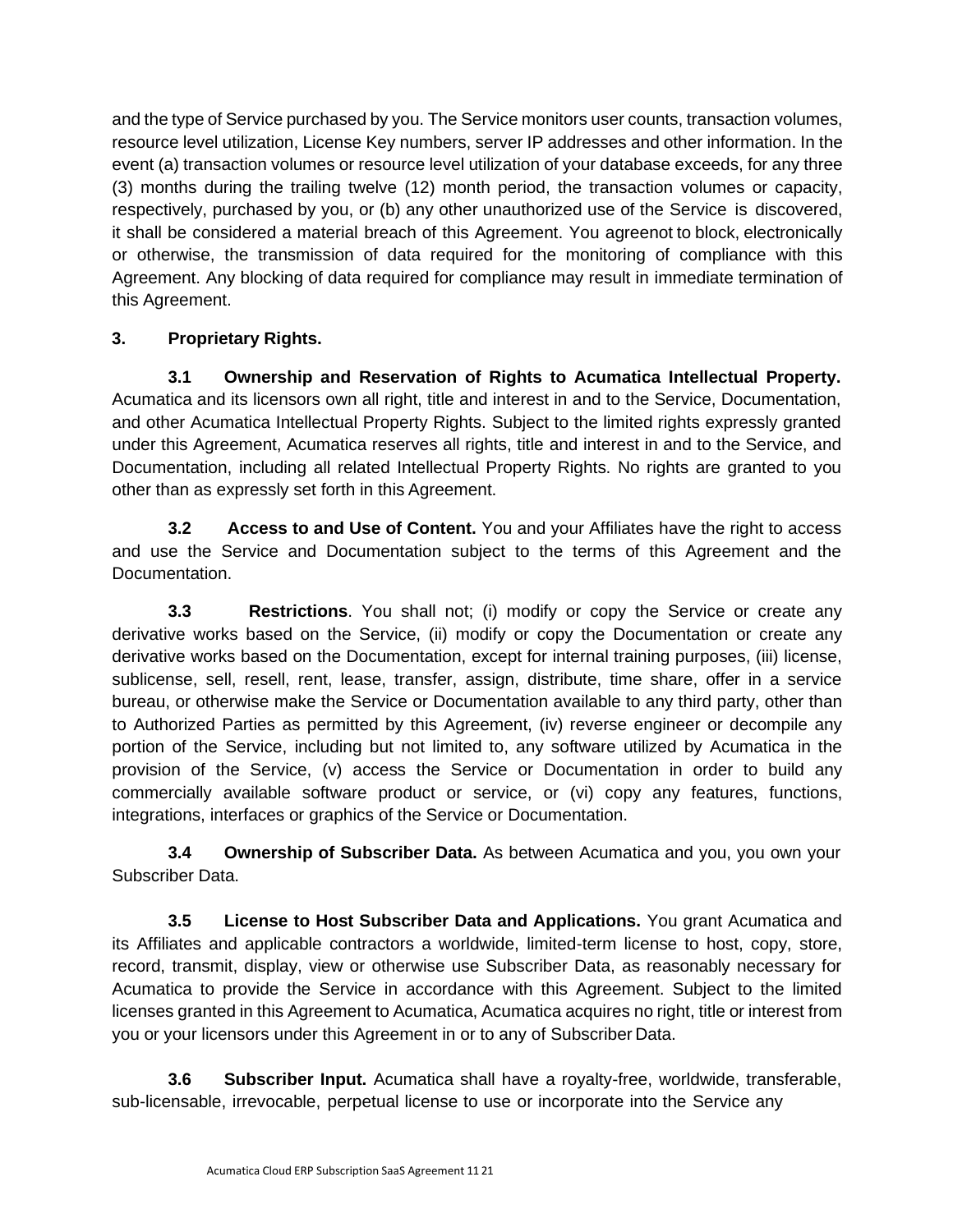Subscriber Input. Acumatica shall have no obligation to make Subscriber Input an Improvement. You shall have no obligation to provide Subscriber Input.

**3.7 Aggregated Statistical Information.** Acumatica owns the aggregated and statistical data derived from the operation of the Service, including, without limitation, thenumber of records in the Service, the number and types of transactions, configurations, and reports processed in the Service and the performance results for the Service (the "**Aggregated Statistical Information**"). Nothing in this Agreement shall be construed as prohibiting Acumatica from utilizing the Aggregated Statistical Information for purposes of providing or improving the Service, benchmarking the Service performance, preparing statistics and system metrics, and marketing; provided however, that Acumatica's use of Aggregated Statistical Information will not reveal your identity or your Personal Data to any third party.

**3.8 Injunctive Relief.** The Parties acknowledge that, in the event of a breach of any of the provisions of this Section 3, the non-breaching Party will not have an adequate remedy at law. The non-breaching Party shall, therefore, be entitled to obtain an injunction against such breach from any court of competent jurisdiction immediately upon request. The non-breaching Party's right to obtain injunctive relief shall not limit its right to seek further remedies.

# **4. Confidentiality.**

**4.1 Confidentiality.** A Party shall not disclose or use any Confidential Information of the other Party except as reasonably necessary to perform its obligations or exercise its rights pursuant to this Agreement except with the other Party's prior written permission.

**4.2 Protection.** Each Party agrees to protect the Confidential Information of the other Party in the same manner that it protects its own Confidential Information of like kind, butin no event using less than a reasonable standard of care.

**4.3 Compelled Disclosure**. A disclosure by one Party of Confidential Information of the other Party to the extent required by Law shall not be considered a breach of this Agreement, provided the Party so compelled promptly provides the other Party with prior notice of such compelled disclosure (to the extent legally permitted) and provides reasonable assistance, at the other Party's cost, if the other Party wishes to contest thedisclosure.

**4.4 Remedies.** If a Party discloses or uses (or threatens to disclose or use) any Confidential Information of the other Party in breach of the confidentiality protections described in this Agreement, the other Party shall have the right, in addition to any other remedies available, to injunctive relief to enjoin such acts, it being acknowledged by the Parties that any other available remedies are inadequate.

**4.5 Exclusions.** Confidential Information shall not include any information that: (i) is or becomes generally known to the public without breach of any obligation owed to the other Party; (ii) was known to a Party prior to its disclosure by the other Party without breach of any obligation owed to the other Party; (iii) was independently developed by a Party without breach of any obligation owed to the other Party; or (iv) is received from a third party without breach of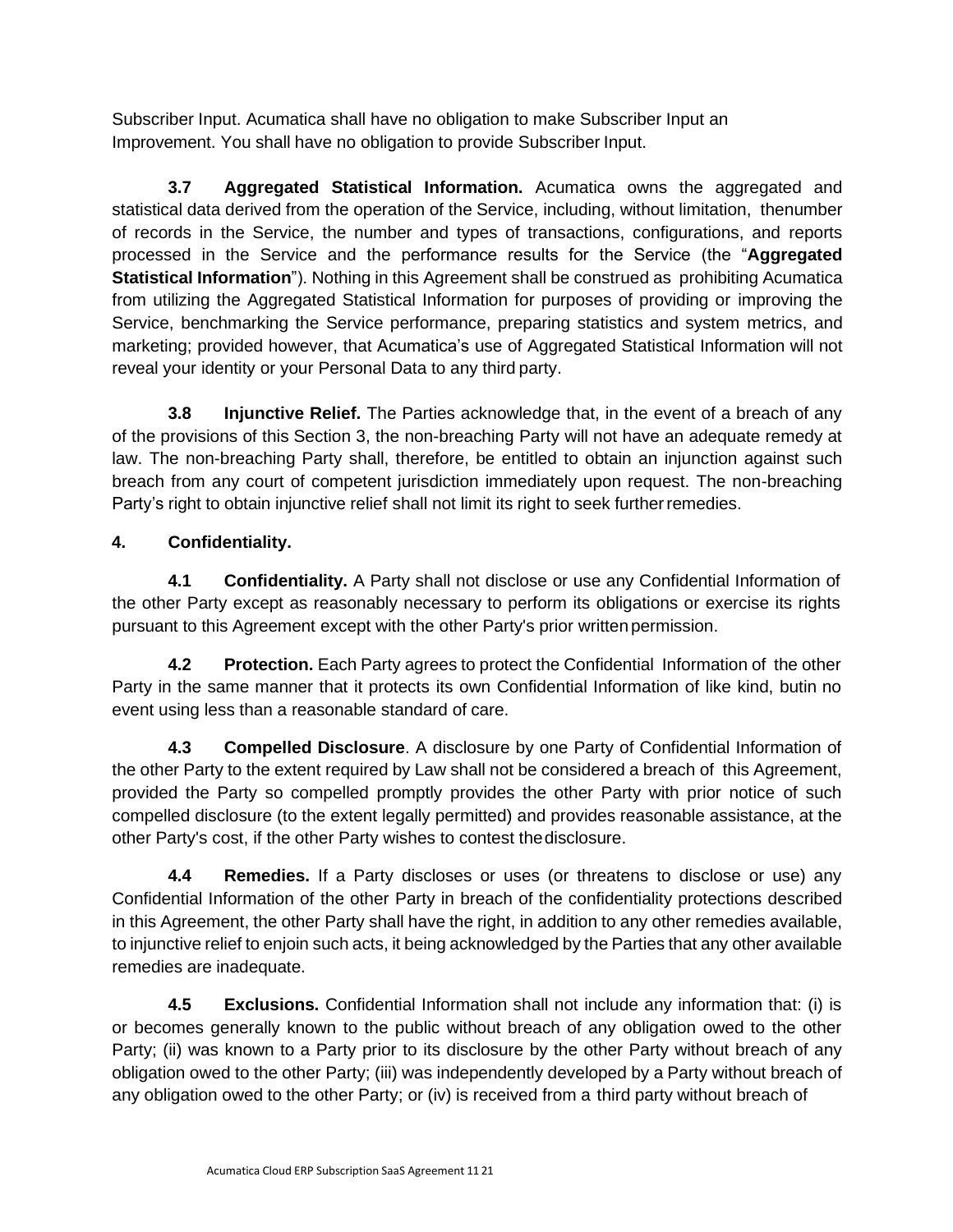any obligation owed to the other Party. Subscriber Data shall not be subject to the exclusions set forth in this Section 4.5.

# **5. Subscriber Data.**

**5.1 Privacy and Security.** Acumatica has taken reasonable actions, including encryption of Subscriber Data during transmission and firewalls, to ensure that Subscriber Data is disclosed only to Authorized Parties. However, you acknowledge that the Internet is an open system and Acumatica cannot and does not warrant or guarantee that Subscriber Data will not be intercepted by third parties. Acumatica disclaims any liability for interception of any Subscriber Data or electronic communications. Notwithstanding the first sentence in this Section 5.1, Acumatica may disclose information you submitted to Acumatica if required by law or in the event that Acumatica, in good faith, believes disclosure is necessary to (i) comply with legal process, or (ii) protect the rights or property of Acumatica, its Affiliates, licensors or others. Acumatica does not sell or rent Personal Data to third parties for their marketing purposes without your explicit consent and Acumatica only uses your information as described in the Privacy Statement. For more information on Acumatica's Privacy Statement, see the Privacy Statement posted on [www.acumatica.com/](http://www.acumatica.com/)agreements. If you object to your information being used in the manner set forth in the Privacy Statement, you should discontinue use of the Service.

**5.2 Subscriber Data Upon Termination.** Upon termination of this Agreement, all Subscriber Data retained by Acumatica in the system database files shall be made available to you for a period of 60 days after the termination of this Agreement. Thereafter, all of Subscriber Data, if retained by Acumatica in the system database files, shall be made available to you only upon remittance to Acumatica of a reasonable fee to cover the servicing and handling of Subscriber Data.

**5.3 Use of Subscriber Data.** Notwithstanding Section 5.2, it is Acumatica's practice to make backup copies of the Subscriber Data Hosted by Acumatica . You acknowledge and agree that Acumaticamay store and maintain Subscriber Data Hosted by Acumatica for such period of time as it deems necessary. Subject to the terms and conditions of this Agreement, you grant Acumatica a limited, non-exclusive, non-transferable license to copy, store, record, transmit, display, view, print, or otherwise use Subscriber Data to the extent necessary to perform the Service. You agree that the license to store and maintain Subscriber Data shall survive the termination of this Agreement. You acknowledge and agree that Acumatica will not make backup copies of Subscriber Data not Hosted by Acumatica.

**5.4 Limitations on Use.** Acumatica shall maintain in confidence, and shall not disclose to any third party, Subscriber Data, and Acumatica will not use Subscriber Data for any purposes other than the provision of the Service and as provided in Section 3.7 of this Agreement and Acumatica's Privacy Statement.

**5.5 Acumatica Remediation of Certain Unauthorized Disclosures.** In the event that any unauthorized access to or acquisition of Personal Data is caused by Acumatica's breach of its security and/or privacy obligations under this Agreement, Acumatica shall provide you notification as required by Law and pay the reasonable and documented costs you incur in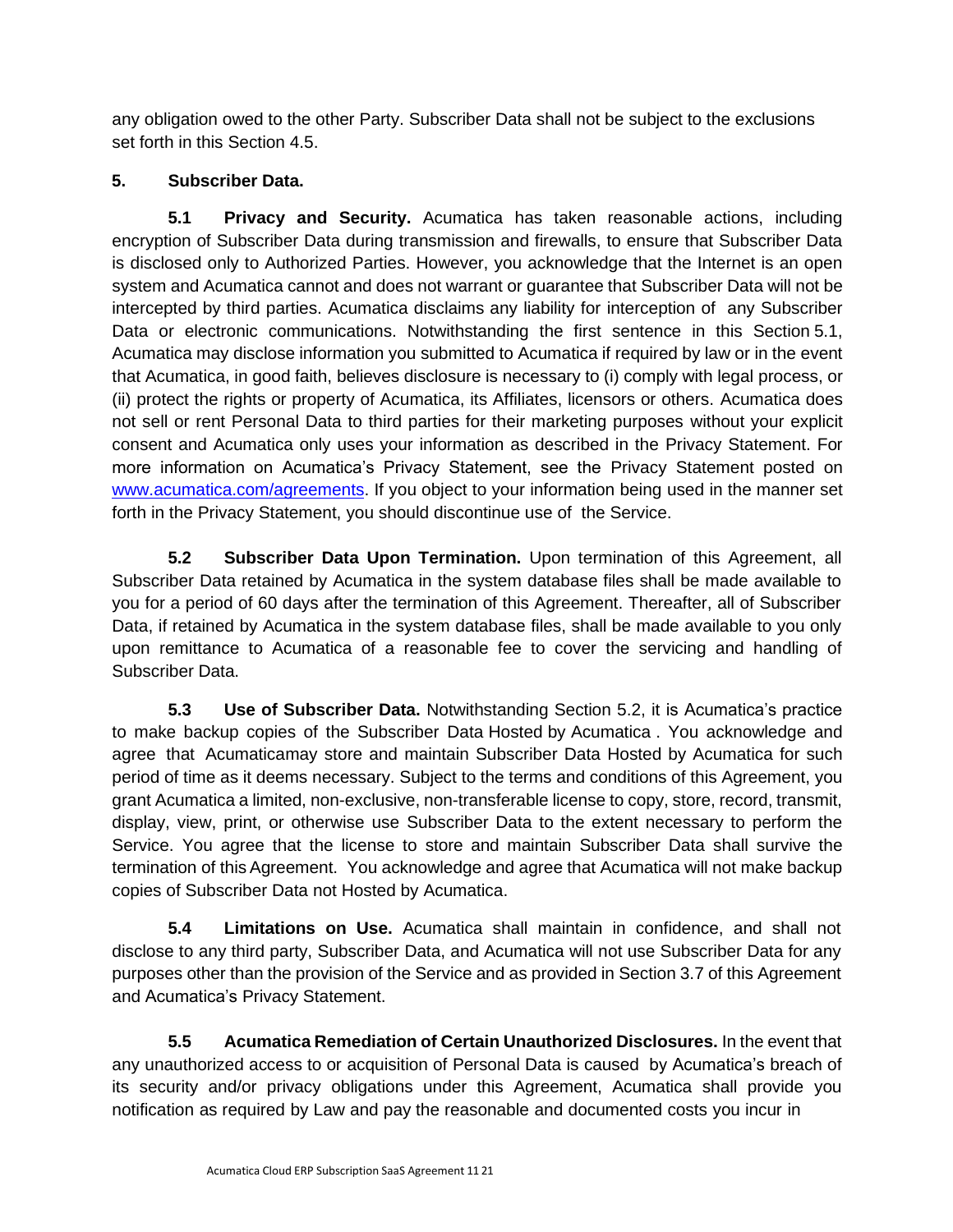connection with the following items: (a) costs of any required forensic investigation to determine the cause of the breach, (b) providing notification of the security breach to applicable government and relevant industry self-regulatory agencies, to the media (if required by Law) and to individuals whose Personal Data may have been accessed or acquired, (c) providing credit monitoring service to individuals whose Personal Data may have been accessed or acquired for a period of one year after the date on which such individuals were notified of the unauthorized access or acquisition for such individuals who elected such credit monitoring service, and (d) operating a call center to respond to questions from individuals whose Personal Data may have been accessed or acquired for a period of one year after the date on which suchindividuals were notified of the unauthorized access or acquisition. NOTWITHSTANDING THE FOREGOING, OR ANYTHING IN THE AGREEMENT TO THE CONTRARY, ACUMATICA SHALL HAVE NO RESPONSIBILITY TO PAY COSTS OF REMEDIATION THAT ARE DUE TO RECKLESS MISCONDUCT, GROSS NEGLIGENCE, WILLFUL MISCONDUCT AND/OR FRAUD BY YOU OR YOUR USERS, AGENTS OR CONTRACTORS.

# **6. Limited Warranties; Disclaimer of Warranties.**

**6.1 Service Limited Warranty; Exclusive Remedy.** Acumatica warrants that the performance and functionality of the Service, in all material respects, meet the specifications set forth in the Documentation. Acumatica does not warrant that the Service will be error-free. Your sole and exclusive remedy for Acumatica's breach of this limited warranty shall be that Acumatica shall use commercially reasonable efforts to modify the Service to meet the performance and functionality specifications, in all material respects, described in the most current Documentation, and if Acumatica is unable to restore such performance and functionality, you shall be entitled to terminate this Agreement and shall be entitled to receive a pro-rata refund of the Subscriber Service Fees paid for under this Agreement for your use of the Service for the terminated portion of the Term. Acumatica shall have no obligation with respectto a warranty claim (i) unless notified of such claim within sixty (60) days of the first instance of any material performance and/or functionality issue, or (ii) if you fail to upgrade to a Supported Version of the Service, or (iii) if you fail to meet capacity recommendations in the Licensing Guide, or (iv) if the warranty claim is the result of a Third Party Application or a customization of the Service prepared by you or a third party. Any notice required to be sent pursuant to this Section 6.1 must be sent pursuant to Section 11.2

**6.2 Service Level Limited Warranty; Exclusive Remedy.** Acumatica warrants that the Service will meet the service level specified in the SLA. Except as provided in Section 10.3, in the event that Acumatica fails to achieve the applicable service level in any month, you will be entitled, as your sole and exclusive remedy, to a credit in accordance with the SLA. You agree that Acumatica's system logs and other records shall be used for calculating any service level events.

**6.3 No Virus Warranty.** Acumatica warrants that it will provide the Service free of Malicious Code. This warranty does not extend to your media files, alterations and customizations, Subscriber Data, or Third Party Applications or third-partycustomizations.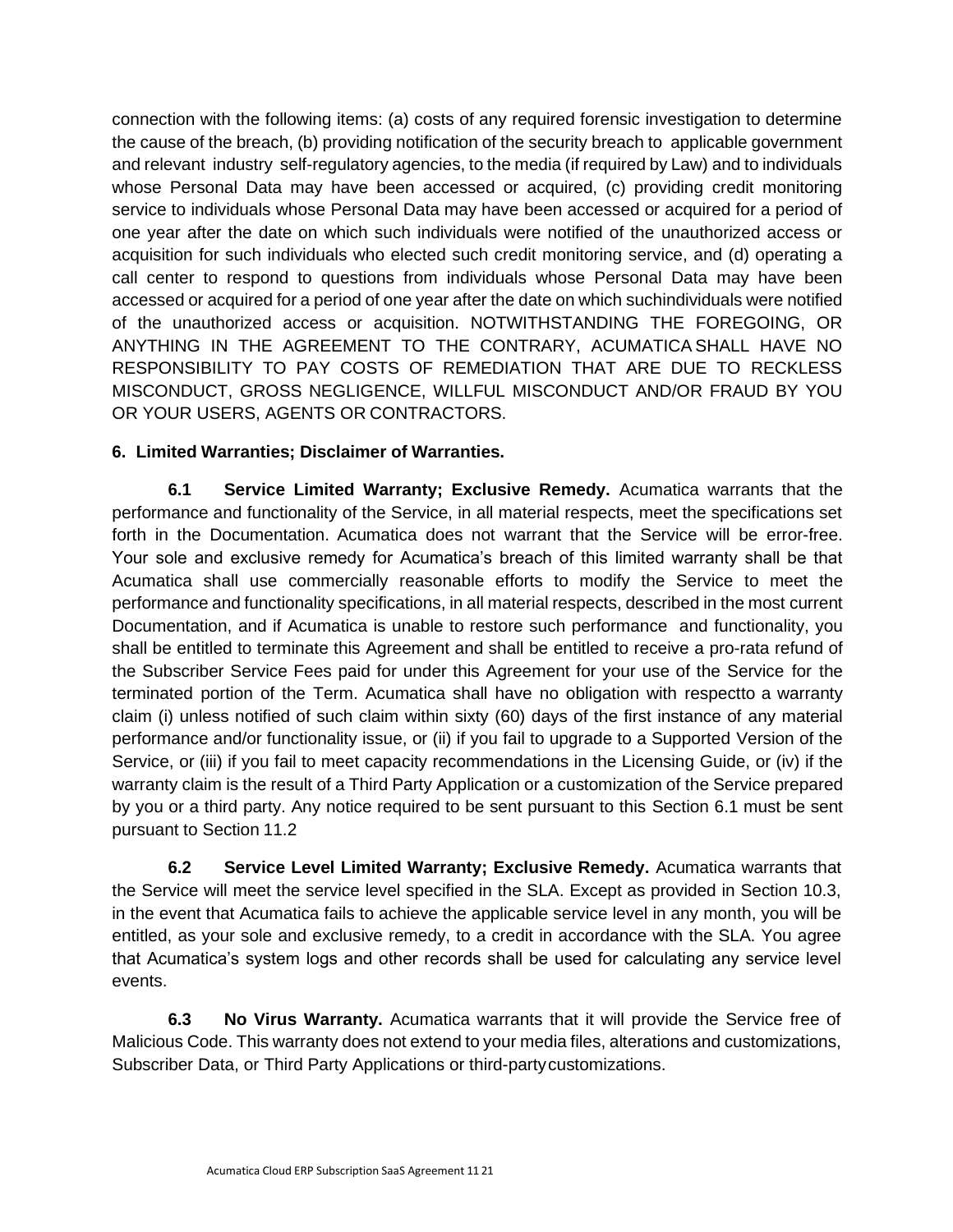**6.4 Security, Data And Backup Warranty.** Acumatica warrants that Acumatica will use commercially reasonable efforts to safeguard and accurately maintain Subscriber Data, consistent with industry security standards and backup procedures. In the event of a breach of this Section 6.4, Acumatica shall use commercially reasonable efforts to correct Subscriber Data or restore Subscriber Data as quickly as possible, but in any case not to exceed three (3) business days. This warranty does not extend to any Third Party Applications or to Subscriber Data not Hosted by Acumatica.

**6.5 Warranty of Title.** Acumatica warrants that Acumatica is the owner of the Service or otherwise has the right to provide the Service to you as set forth in this Agreement without violating any proprietary rights of any third parties.

**6.6 Disclaimer. Except as provided in this Section 6, Acumatica disclaims, to the extent authorized by law, any and all warranties, whether statutory, express or implied, including, without limitation, (i) warranties of merchantability, fitness for a particular purpose, or workmanlike effort; (ii) warranties arising through course of dealings or usage of trade; and (iii) warranties that the Service will be error free. Without limiting the foregoing, Acumatica expressly disclaims any warranty that the Service will meet your requirements. You assume responsibility for selecting the Service to achieve your intended results, and for the results obtained from your use of the Service. You shall bear the entire risk as to your use of the Service in accordance with the Documentation. This disclaimer applies to any expenses, damages or injury, regardless of the cause, whether for breach of contract, strict liability, tortuous behavior, negligence, or for any other cause of action.**

**6.7 No Other Warranties. No advice or information provided by Acumatica shall create any warranty.**

## **7. Limitation of Liability.**

**7.1 Limitation of Liability. In no event shall either party be liable to the other or any other party for any indirect, incidental, consequential, special, exemplary, or punitive damages (including damages for business profits, business interruption, loss of business information or similar losses), even if advised of the possibility of such damages. This limitation on liability set forth in this Section 7.1 is independent of your exclusive remedy and survives in the event such remedy is deemedunenforceable.**

**7.2 Limitation on Damages. To the maximum extent permitted by law, except for a breach of section 3.4, 4, 5.5 or 8.1, Acumatica's cumulative liability to you, your affiliates, or any other party related to you for any loss or damages resulting from any claims, demands, or actions arising out of or relating to this agreement shall be limited tothe total amount of subscription service fees actually paid to Acumatica for the Service for twelve (12) months, aggregate for all occurrences. This limitation applies to all causes of action or claims in the aggregate, including, without limitation, breach of contract, negligence, strict liability, and other torts.**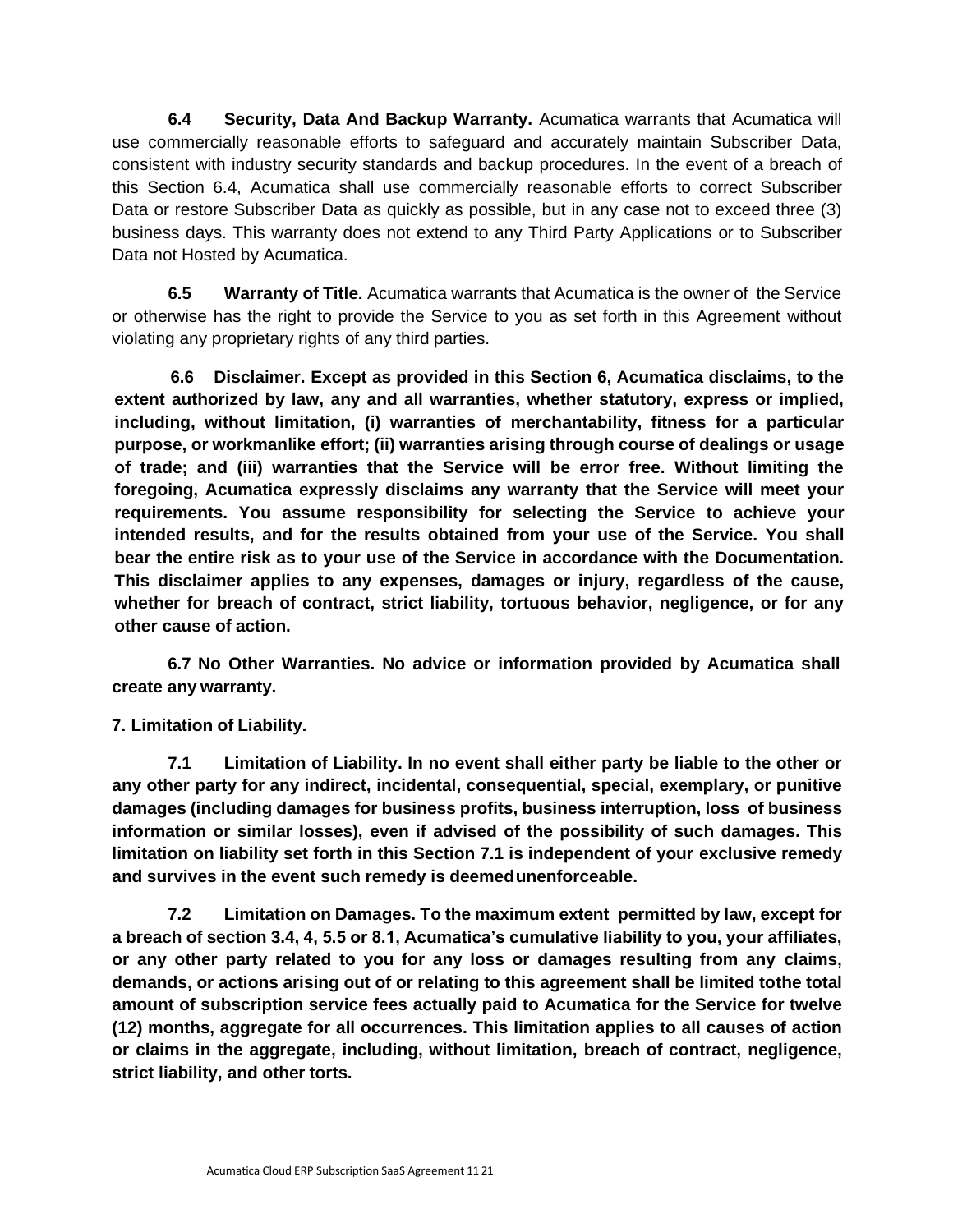**7.3 Application of Limitations. All limitations on liability, damages and claims are intended to apply without regard to whether other provisions of this Agreement have been breached or have proven ineffective.**

## **7.4 No Third Party Representations or Warranties. No third party is authorized by Acumatica to make any representation or warranty to you regarding theService.**

## **8. Indemnification.**

**8.1 By Acumatica.** Acumatica will, at its expense, indemnify and hold you harmless against any claims made by an unaffiliated third party that the Service infringes its Intellectual Property Rights; provided (i) you notify Acumatica, in writing, not later than 20 days after you receive notice of the claim, (ii) you give Acumatica sole control of the defense and any settlement negotiations, and (iii) you cooperate with Acumatica in defending against or settling the claim. Acumatica's obligation of indemnification will not apply to the extent that the claim is based on (a) your and/or your Affiliates' use of the Service after Acumatica notifies you to discontinue use due to such a claim, (b) your combining the Service with non-Acumaticaservice, product, data or business process including third party add-ons or programs, (c) damages attributable to the value of the use of a non-Acumatica service, product, data or business process, (d) your altering or modifying the Service, including any modifications by third parties, or (e) your use of the Service in violation of this Agreement. You will reimburseAcumatica for any costs or damages that result from these actions. If Acumatica receives information concerning an infringement or misappropriation claim related to the Service, Acumatica may, at its expense and without obligation to do so, either (y) procure for you theright to continue to use the Service, or (z) modify the Service with a functional equivalent, to make it non-infringing. If, as a result of an infringement or misappropriation claim, your use ofthe Service is enjoined by a court of competent jurisdiction, Acumatica will, at its option, either procure the right to continue its use, replace it with a functional equivalent, modify it to make it non-infringing, or refund the Subscription Service Fees paid and terminate this Agreement. This Section 8.1 constitutes your exclusive remedy for third party infringement and trade secret misappropriation claims.

**8.2 By Subscriber.** You shall indemnify, defend and hold harmless Acumatica from and against any and all claims, proceedings, damages, liability and costs (including reasonable attorneys' fees) incurred by Acumatica in connection with any claim arising out of (i) any breach or alleged breach of any of your obligations set forth in this Agreement, and (ii) your or your Affiliates' use of the Service, or the use by any party related to you, or any party acting upon your authorization in a manner that is not expressly authorized by this Agreement, regardless of the type or nature of the claim. You shall cooperate as fully as reasonably required in the defense of any claim. Acumatica reserves the right, at its own expense, to assume the exclusivedefense and control of any matter otherwise subject to indemnification by you and you shall not in any event settle any matter without the written consent of Acumatica.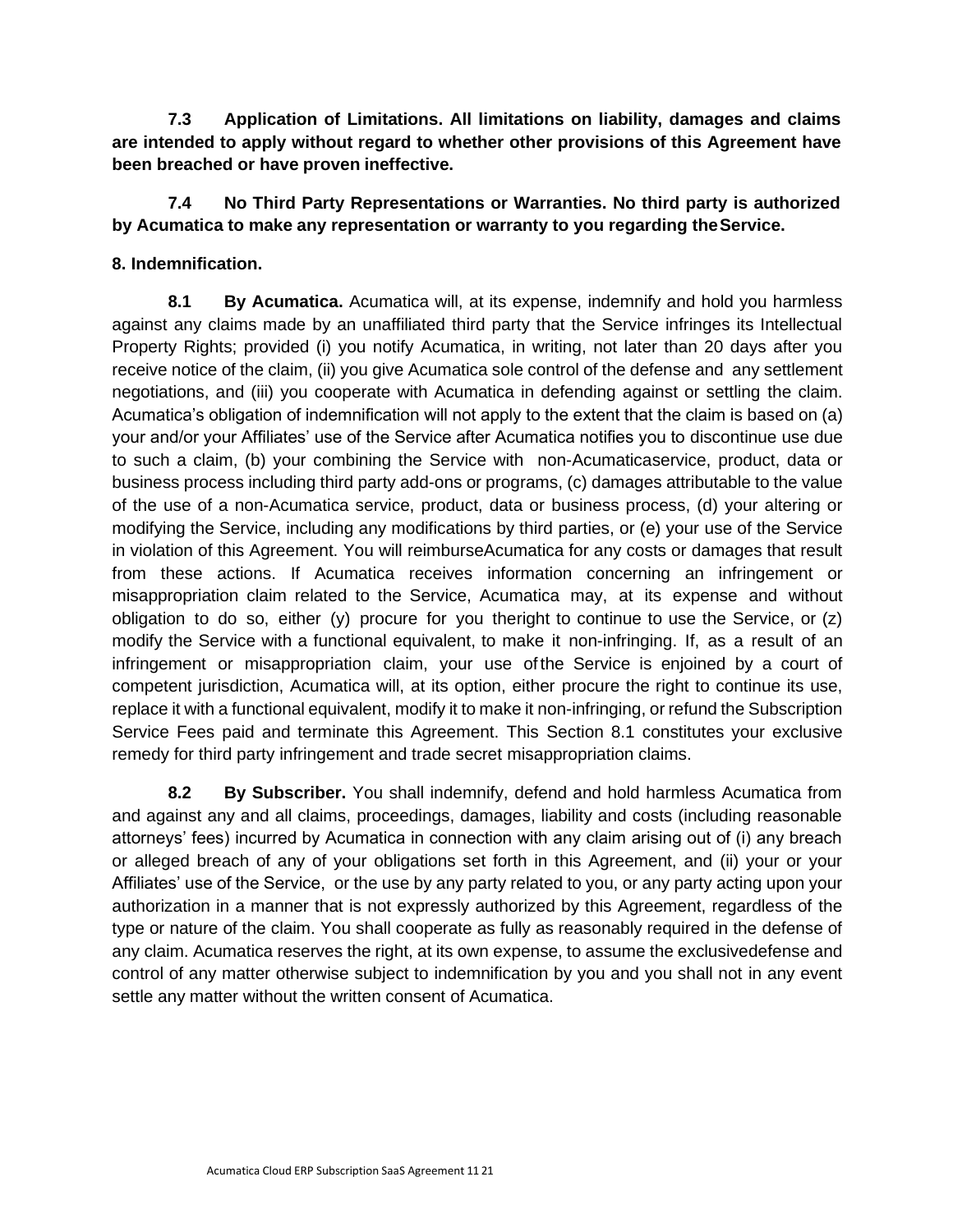# **9. Third Party Applications.**

**9.1 No Warranty of Third Party Applications.** Acumatica does not warrant any Third Party Applications regardless of who you may purchase or license the application from.

**9.2 Use of Third Party Application.** Any agreement for use by you of a Third Party Application is solely between you and the applicable third party provider. You may not use a Third Party Application to enter and/or submit transactions to be processed and/or stored in the Service unless you have procured the applicable license or subscription to do so.

**9.3 No Obligation As to Third Party Application.** Acumatica is not responsible for any aspect of a Third Party Application that you may purchase, license, subscribe to or connect to through the Service, or any interoperation or other information related to the foregoing, including, but not limited to, any portion of the Service not Hosted by Acumatica. If you install, engage or enable a Third Party Application for use with or to Host any portion of the Service, you agree that Acumatica may enable such third party provider to access Subscriber Data for the interoperation of such Third Party Application with the Service. Acumatica is not responsible for any exchange of data or other interaction between you and a third party provider of the Third Party Application, and the SLA shall not apply to the portion of Service not Hosted by Acumatica. Any such exchange or interaction is solely between you and such third party provider and is subject to a separate privacy policy or other terms governing your access to or use of the Third Party Application. Acumatica shall not be responsible for any disclosure, modification, corruption or deletion of Subscriber Data resulting from any such access by or use of any Third Party Application.

# **10. Term; Suspension of the Service; Termination.**

**10.1 Term of Agreement.** The initial term of this Agreement for the Service commences as provided in your Acumatica Order Form. The length of the initial term of this Agreement for the Service is set forth in your Acumatica Order Form. It is your responsibility to contact Acumatica regarding any potential expiration that you deem inappropriate. This Agreement will terminate upon expiration of the initial term or any renewal term should you failto renew this Agreement. Acumatica is not liable for any damages or costs incurred in connection with expiration of the Service.

**10.2 Suspension of the Service.** Acumatica reserves the right to suspend your and your Affiliates' access to and /or use of the Service: (a) if any payment for the Service is due but unpaid but only after Acumatica has provided you with at least 30 days' prior written notice, or (b) if Acumatica reasonably determines that your use of the Service is being used to engage in denial of service attacks, spamming, or illegal activity, and/or your use of the Service is causing immediate, material and ongoing harm to Acumatica or others. In the event Acumatica suspends access to the Service pursuant to Section 10.2(b), Acumatica will use commercially reasonable efforts to limit the suspension to the offending portion of the Service and work with you to resolve the issues which resulted in the suspension of the Service. Acumatica shall not be liable to you nor to any third party for any suspension of the Service under such circumstances as described in this Section. Any suspension pursuant to this Section shall not relief you of your obligation to make payments for the Service.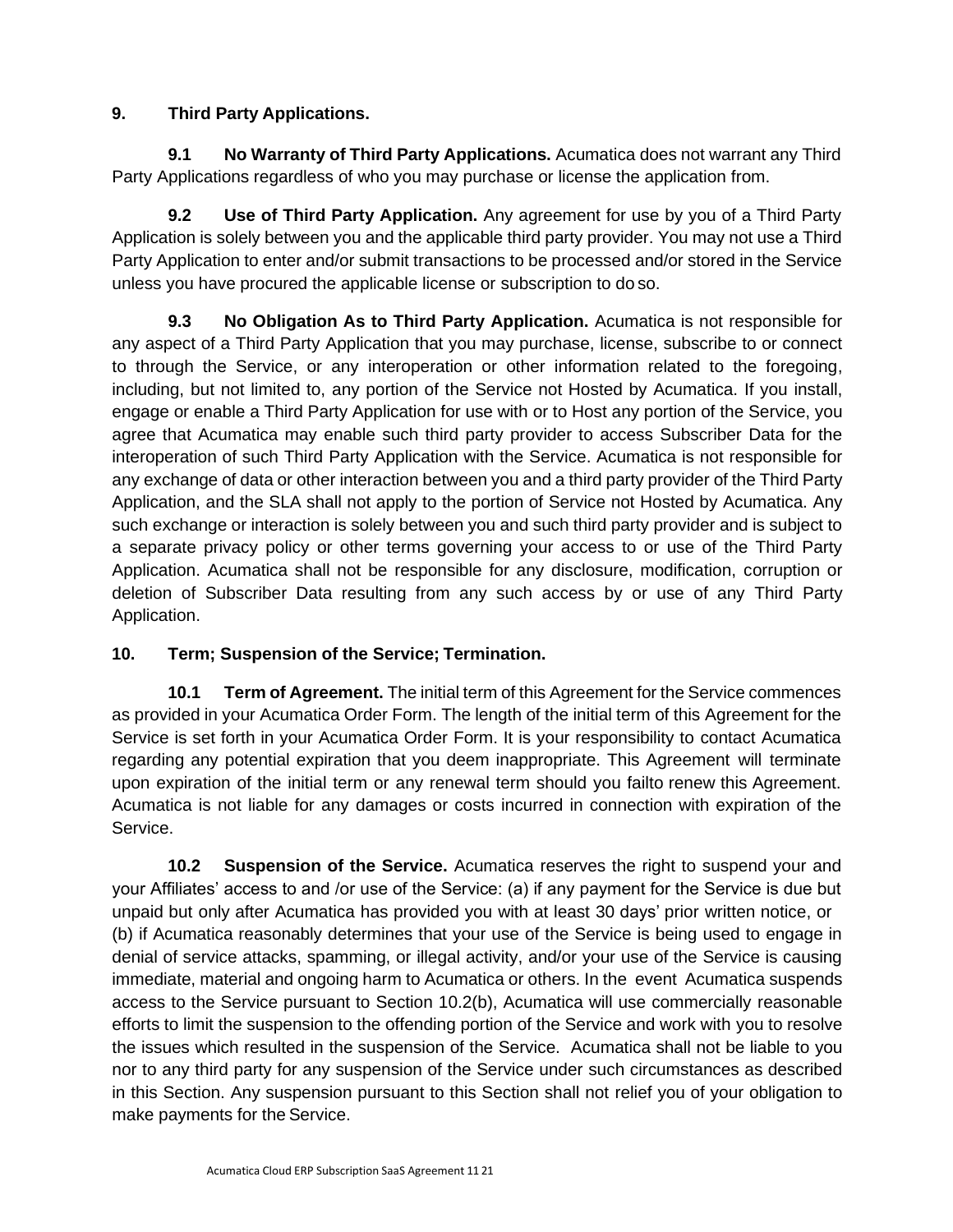**10.3 Termination.** Either Party may terminate this Agreement: (i) upon thirty (30) days prior written notice to the other Party of a material breach by the other Party if such breach remains uncured at the expiration of such notice period, or (ii) immediately in the event the otherParty becomes the subject of a petition in bankruptcy or any other proceeding relating to insolvency, receivership, liquidation or assignment for the benefit of creditors. Acumatica may terminate this Agreement upon thirty (30) days prior written notice to you if you fail to pay the Subscription Service Fees and do not cure such failure within the 30- da y notice period. Youmay terminate this Agreement upon fifteen (15) days prior written notice to Acumatica if Acumatica fails to meet a 99.5% Monthly Uptime Percentage (as defined in the Schedule 1) for three (3) consecutive months. Upon any termination by you pursuant to this section, Acumatica shall refund to you any prepaid Subscription Service Fees for the affected Service that were to be provided after the effective date of termination.

**10.4 Effect of Termination.** Upon any termination of this Agreement, you shall, as of the date of such termination, immediately cease accessing and otherwise utilizing the Service and Acumatica Confidential Information. Termination for any reason shall not relieve you of the obligation to pay any Subscription Service Fees accrued or due and payable prior to the effective date of termination, and termination for any reason other than for uncured material breach by Acumatica shall not relieve you of the obligation to pay all future amountsdue.

**10.5 Surviving Provisions.** The following provisions of this Agreement shall survive the termination of this Agreement; Sections 3.1, 3.3, 3.4, 3.6, 3.7, 4, 5, 6, 7, 8, 9.1, 10.4, 10.5, and 11.

# **11. General Provisions.**

**11.1 Additional Products and Services.** You acknowledge that other agreements found at [www.acumatica.com/agreements](http://www.acumatica.com/agreements) shall apply if other Acumatica products or services are ordered or activated. Such other agreements do not apply to the Service covered by this Agreement.

**11.2 Relationship of the Parties.** The parties are independent contractors. This Agreement does not create nor is it intended to create a partnership, franchise, joint venture, agency, fiduciary or employment relationship between the parties. There are no third-party beneficiaries to this Agreement.

**11.3 Notices.** All notices under this Agreement shall be in writing and shall be deemed to have been given upon: (i) personal delivery; (ii) the third business day after firstclass mailing; or (iii) the second business day after sending by facsimile with telephonic confirmation of receipt. Notices to Acumatica shall be addressed to Attn: Legal Department, Acumatica, Inc. Notices to you shall be addressed to your contact provided to Acumatica. Each Party may modify its recipient of notices by providing notice pursuant to this Agreement.

**11.4 Waiver.** No failure or delay by either Party in exercising any right under this Agreement shall constitute a waiver of that right or any other right.

**11.5 Force Majeure.** Except for your payment obligations, neither Party shall beliable for any failure or delay in performance under this Agreement for causes beyond that Party's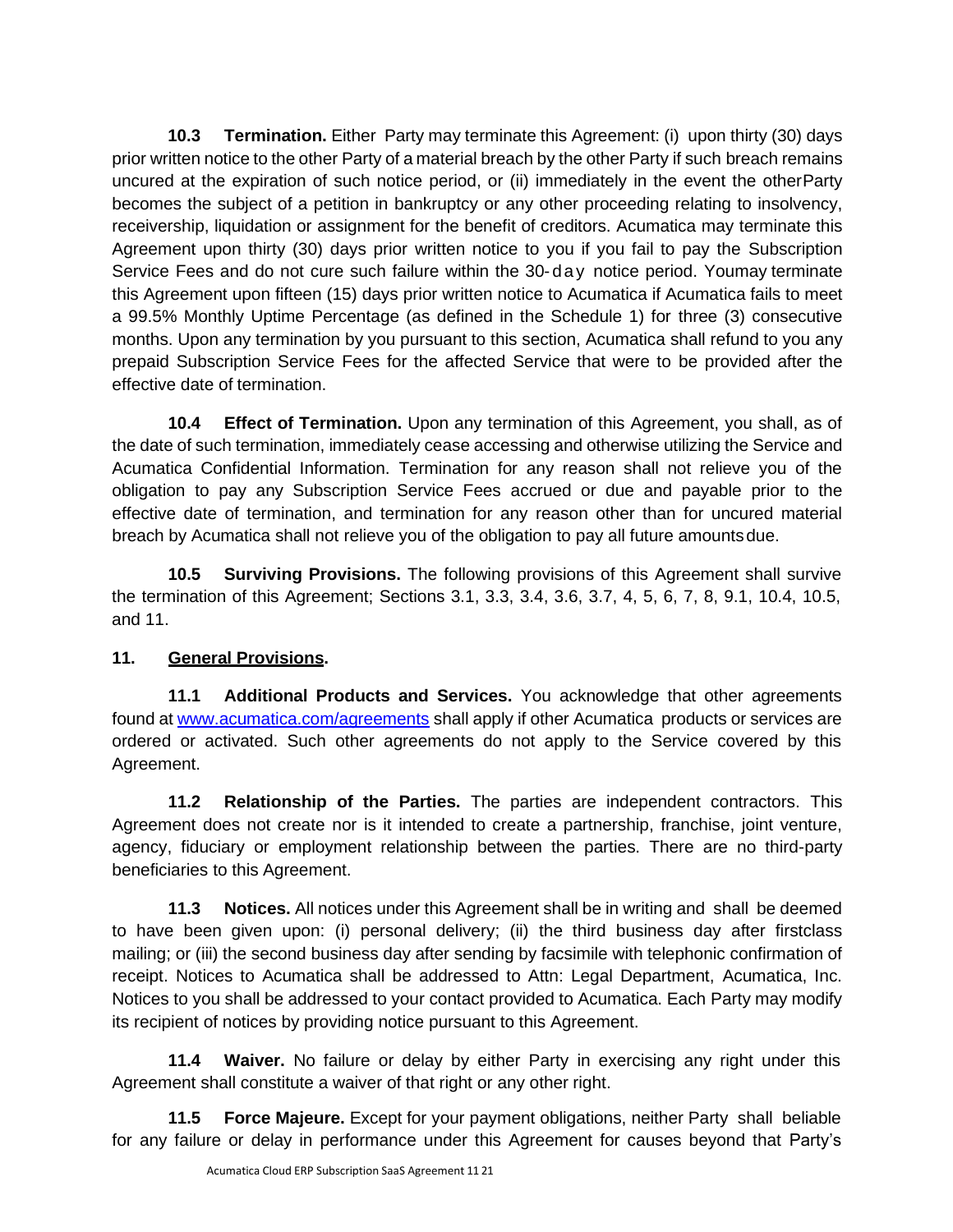reasonable control and occurring without that Party's fault or negligence, including, but not limited to, acts of God, acts of government, flood, fire, civil unrest, acts of terror, strikes or other labor problems (other than those involving Acumatica or your Users, respectively). Dates by which performance obligations are scheduled to be met will be extended for a periodof time equal to the time lost due to any delay so caused.

**11.6 Assignment.** Neither Party may assign any of its rights or obligations under this Agreement, whether by operation of law or otherwise, without the prior written consent of the other Party (which consent shall not be unreasonably withheld). Notwithstanding the foregoing, either Party may assign this Agreement in its entirety without consent of the other Party in connection with a merger, acquisition, corporate reorganization, or sale of all or substantially all of its assets so long as the assignee agrees to be bound by all of the terms of this Agreement and all past due Subscription Service Fees are paid in full. Any attempt by a Party to assign its rights or obligations under this Agreement other than as permitted by this section shall be void and of no effect. Subject to the foregoing, this Agreement shall bind and inure to the benefit of the parties, their respective successors and permitted assigns.

**11.7 Governing Law; Waiver of Jury Trial.** This Agreement shall be governed by and interpreted in accordance with the laws of the State of Washington, USA, without regard to its conflicts of law rules. Any claim or dispute arising in connection with this Agreement shall be resolved in the federal or state courts situated in the State of Washington. To the maximum extent permitted by law, you hereby consent to the jurisdiction and venue of such courts and waive any objections to the jurisdiction or venue of such courts. You and Acumatica agree that the Uniform Computer Information Transactions Act (UCITA) as adopted in any state, in which this Agreement may be performed, shall not apply to this Agreement. Each Party waives any right to jury trial in connection with any action or litigation in any way arising out of or related to this Agreement. You agree that regardless of any statute or law to the contrary, any claim or cause of action arising out of or related to use of the Service or this Agreement must be filed within one (1) year after such claim or cause of action arose or be foreverbarred.

**11.8 Export.** Each Party shall comply with the export laws and regulations of the United States and other applicable jurisdictions in providing and using the Service. Without limiting the generality of the foregoing, you shall not make the Service available to any person orentity that: (i) is located in a country that is subject to a U.S. government embargo; (ii) is listedon any U.S. government list of prohibited or restricted parties; or (iii) is engaged in activities directly or indirectly related to the proliferation of weapons of mass destruction.

**11.9 Federal Government End Use Provisions (if applicable).** Acumatica provides the Service, including related software and technology, for federal government end use solely in accordance with the following: Government technical data and software rights related to the Service include only those rights customarily provided to the public as defined in this Agreement. This customary commercial license is provided in accordance with FAR 12.211 (Technical Data) and FAR 12.212 (Software) and, for Department of Defense transactions, DFAR 252.227-7015 (Technical Data – Commercial Items) and DFAR 227.7202.3 (Rights in Commercial Computer Software or Computer Software Documentation). If a government agency has a "need for" right not conveyed under these terms, it must negotiate with Acumatica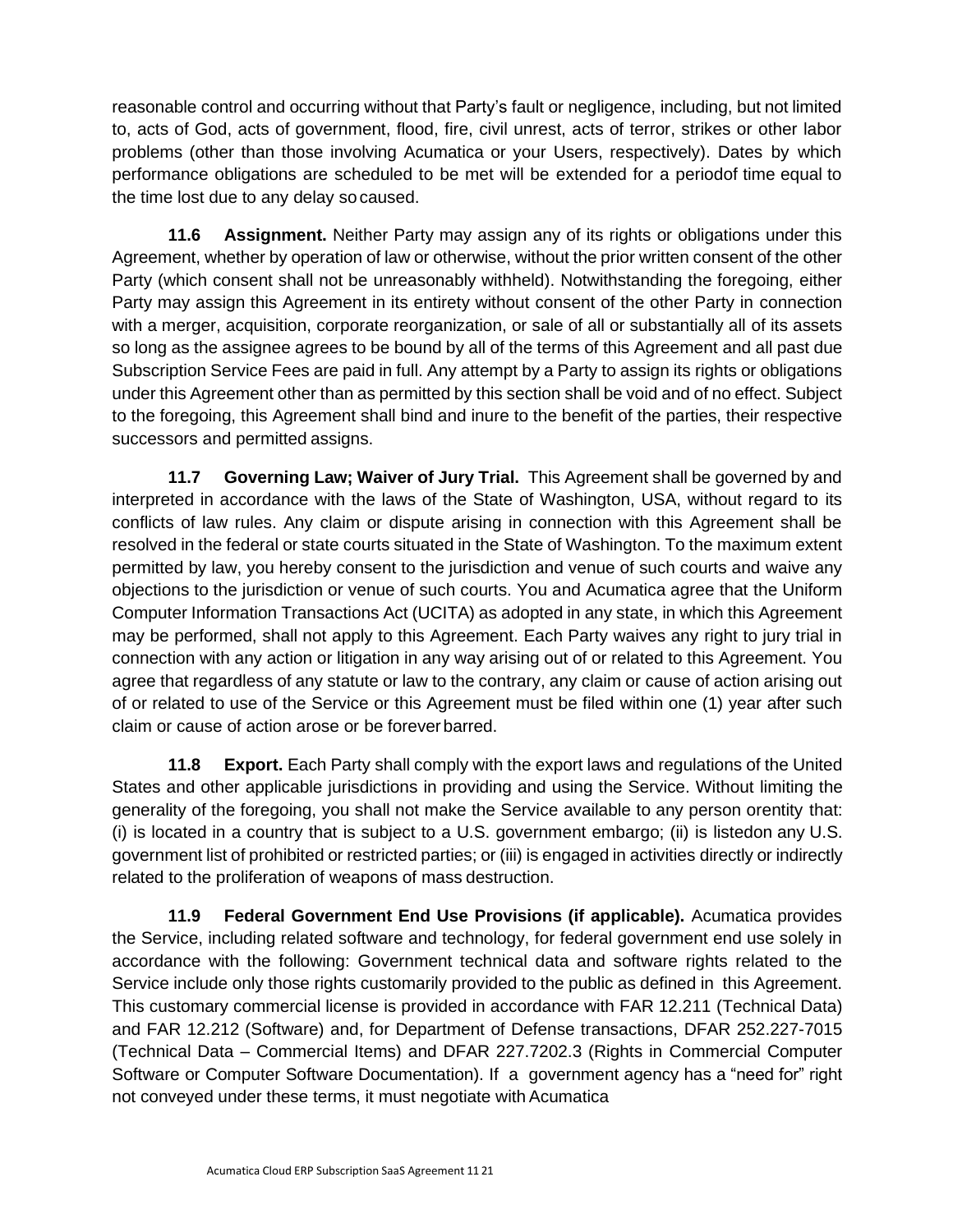to determine whether there are acceptable terms for transferring additional rights. A mutually acceptable addendum specifically conveying such rights must be executed by the parties in order to convey such rights beyond those set forth herein.

**11.10 Use of Subscriber's Name.** Unless you provide Acumatica with written noticeto the contrary, you give Acumatica the right to use your name in print, on-line, and in other multimedia advertising and marketing materials for the purpose of disclosing that you are a customer of Acumatica.

**11.11 Modification of Terms.** Acumatica reserves the right from time to time to modify the terms under which the Service is provided to its subscribers, including you, and as a result to modify the terms and conditions of this Agreement. If Acumatica makes a material change to any of the terms of this Agreement, then Acumatica will notify you by either sending an email to the notification email address or by mail to the mailing address which has been provided to Acumatica. The current version of the Acumatica Cloud ERP Subscription SaaS Services Agreement can also be found on [www.acumatica.com/agreements.](http://www.acumatica.com/) If the change has a material adverse impact on you and you do not agree to the change, you must so notify Acumatica in writing within thirty (30) days after receiving notice of the change. If you notify Acumatica as set forth in this Section 11.11, then your use of the Service will remain governed by the Agreement as in effect immediately prior to the change until the end of the then current subscription term for the Service. If you renew the Service at the end of the then current term, it will be renewed under Acumatica's then current Acumatica Cloud ERP Subscription SaaS Services Agreement.

**11.12 Miscellaneous.** This Agreement, including all schedules and exhibits to this Agreement, together with your Acumatica Order Form, constitutes the entire agreement between the Parties with respect to the subject matter of this Agreement. This Agreement supersedes all prior and contemporaneous agreements, proposals or representations, written ororal, concerning its subject matter. Except as provided in Section 11.11, no modification,amendment, or waiver of any provision of this Agreement shall be effective unless in writing andsigned by the Party against whom the modification, amendment or waiver is to be asserted. If any provision of this Agreement is held by a court of competent jurisdiction to be contrary to law,the provision shall be modified by the court and interpreted so as best to accomplish the objectives of the original provision to the fullest extent permitted by law, and the remaining provisions of this Agreement shall remain in effect. Notwithstanding any language to the contrary therein, no terms or conditions stated in a purchase order or in any other order documentation you submit shall be incorporated into or form any part of this Agreement, and all such terms or conditions shall be null and void.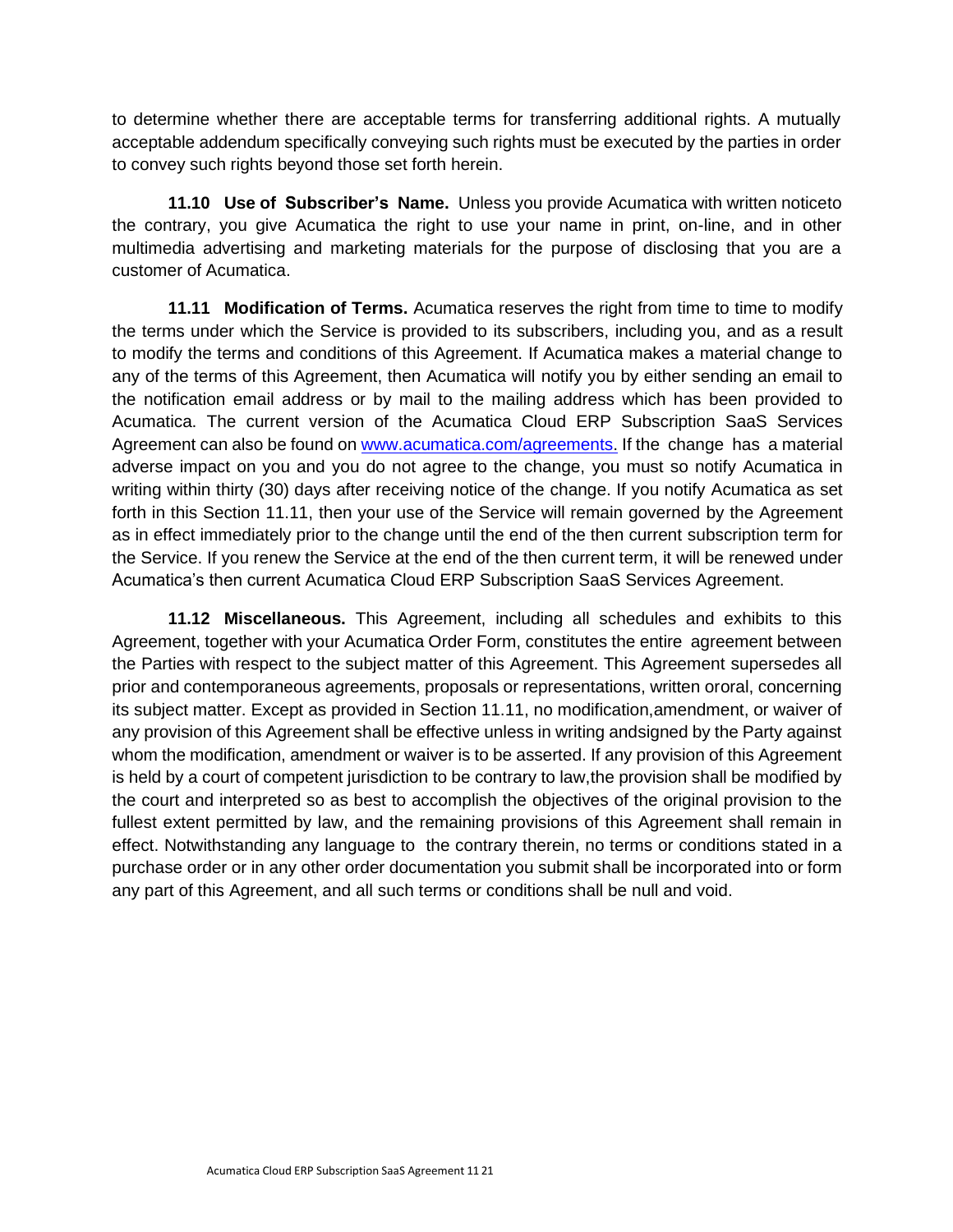## **Schedule 1 – SERVICE LEVEL AGREEMENT**

#### Service Commitment

Acumatica will use commercially reasonable efforts to make Service Instances (defined below) available with a Monthly Uptime Percentage (defined below) of at least 99.5% during any month of the year (the "Service Commitment"). In the event Acumatica does not meet the Monthly Uptime Percentage commitment, you will be eligible to receive a Service Credit as described below.

#### **Definitions**

- "Monthly Uptime Percentage" for a given Service Instance is calculated by subtracting from 100% the percentage of 1 minute periods during the month in which the Service Instance was "Unavailable". If you have been running that Service Instance for only part of the month, your Service Instance is assumed to be 100% available for the portion of the month that it was not running. Monthly Uptime Percentage measurements exclude downtime resulting directly or indirectly from any Acumatica SLA Exclusion (defined below).
- "Service Instance" means an Acumatica SaaS service instance.
- "Unavailable" means that all connection requests to the running Service Instance fail during a 1 minute period.
- A "Service Credit" is a dollar credit, calculated as set forth below, that Acumatica may credit to an eligible account.

#### Service Credits

Service Credits are calculated as a percentage of the value of the Service for the month, based on current list price, in which Acumatica SaaS did not meet the Monthly Uptime Percentage commitment.

| <b>Monthly Uptime Percentage</b>                   | Service Credit Percentage (per month) |
|----------------------------------------------------|---------------------------------------|
| Less than 99.5% but equal to or greater than 99.0% | 10%                                   |
| Less than 99.0%                                    | <b>20%</b>                            |

Service Credits will not entitle you to any refund or other payment you may owe to Acumatica or an Acumatica provider. A Service Credit will be applicable and issued only if the credit amount